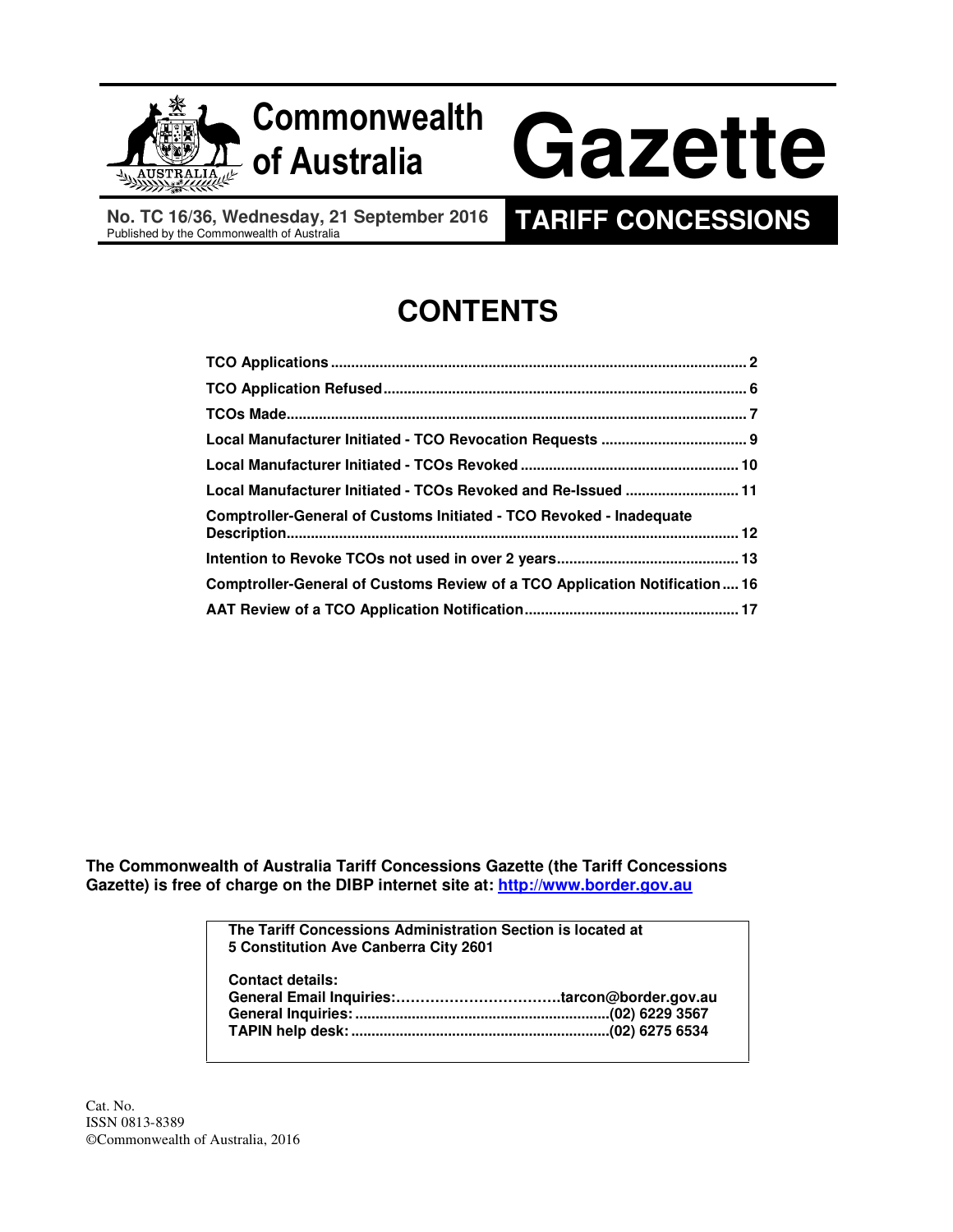#### **CUSTOMS ACT 1901 - NOTICE PURSUANT TO SECTION 269K(1) - APPLICATIONS MADE FOR TARIFF CONCESSION ORDERS**

Applications have been lodged for Tariff Concession Orders for the goods described in the following TABLE.

 Australian manufacturers who wish to contest the granting of a Tariff Concession Order for the goods described are invited to lodge a submission in writing in an approved form. Submissions must be lodged within 50 days of the date of publication of this Notice.

The operative date (Op.) and TC reference number follow the description of goods.

To assist local manufacturers, the use(s) to which the goods can be put follow the description of goods.

Objections to the making of TCO submission forms are available at

http://www.border.gov.au/Forms/Documents/b444.pdf

For guidance on the required description style, phone 02 6229 3567.

|            | Description of Goods including the<br>Customs Tariff Classification                                                                                                                                                                                                                                                                                                                                                                                 | Schedule 4 Item Number | General Duty Rate |
|------------|-----------------------------------------------------------------------------------------------------------------------------------------------------------------------------------------------------------------------------------------------------------------------------------------------------------------------------------------------------------------------------------------------------------------------------------------------------|------------------------|-------------------|
| 3926.30.90 | COMPONENTS, DOOR OR DRAWER, being ANY of the following:<br>(a) drawer opening activation interfaces;<br>(b) synchronisation linkages;<br>(c) drawer spacing rods;<br>(d) front gap template;<br>(d) slider AND/OR runner fittings;<br>(e) synchronisation adaptors<br>Op. 23.08.16                                                                                                                                                                  | $-$ TC 1644685         | 50                |
|            | Stated Use:<br>In the construction of high end kitchen furniture especially<br>doors and drawers,                                                                                                                                                                                                                                                                                                                                                   |                        |                   |
|            | Applicant: BLUM AUSTRALIA PTY LTD                                                                                                                                                                                                                                                                                                                                                                                                                   |                        | 5%                |
| 4811.41.90 | PAPER, on reels, having BOTH of the following:<br>(a) weight NOT less than 70 gsm and NOT greater than 80 gsm;<br>(b) water based repositionable pressure sensitive adhesive<br>layer<br>Op. 19.08.16                                                                                                                                                                                                                                               | $-$ TC 1643586         | 50                |
|            | Stated Use:<br>For leaving temporary messages in the form of adhesive notes                                                                                                                                                                                                                                                                                                                                                                         |                        |                   |
|            | Applicant: ADPRINT PTY LTD                                                                                                                                                                                                                                                                                                                                                                                                                          |                        | 5%                |
| 6306.22.00 | TENTS, conical, including ALL of the following:<br>(a) adjustable ventilator cap;<br>(b) diameter NOT less than 5.5 metres;<br>(c) height NOT less than 3.6 metres and NOT greater than 9<br>metres;<br>(d) wooden poles, length NOT greater than 10 metres;<br>(e) weight NOT less than 120 kg and NOT greater than 800 kg;<br>(f) connector fittings, being ANY of the following:<br>head sections;<br>(i)<br>$(iii)$ pins;<br>(iii) cross poles, |                        | 50                |
|            | (Continued on next page)                                                                                                                                                                                                                                                                                                                                                                                                                            |                        |                   |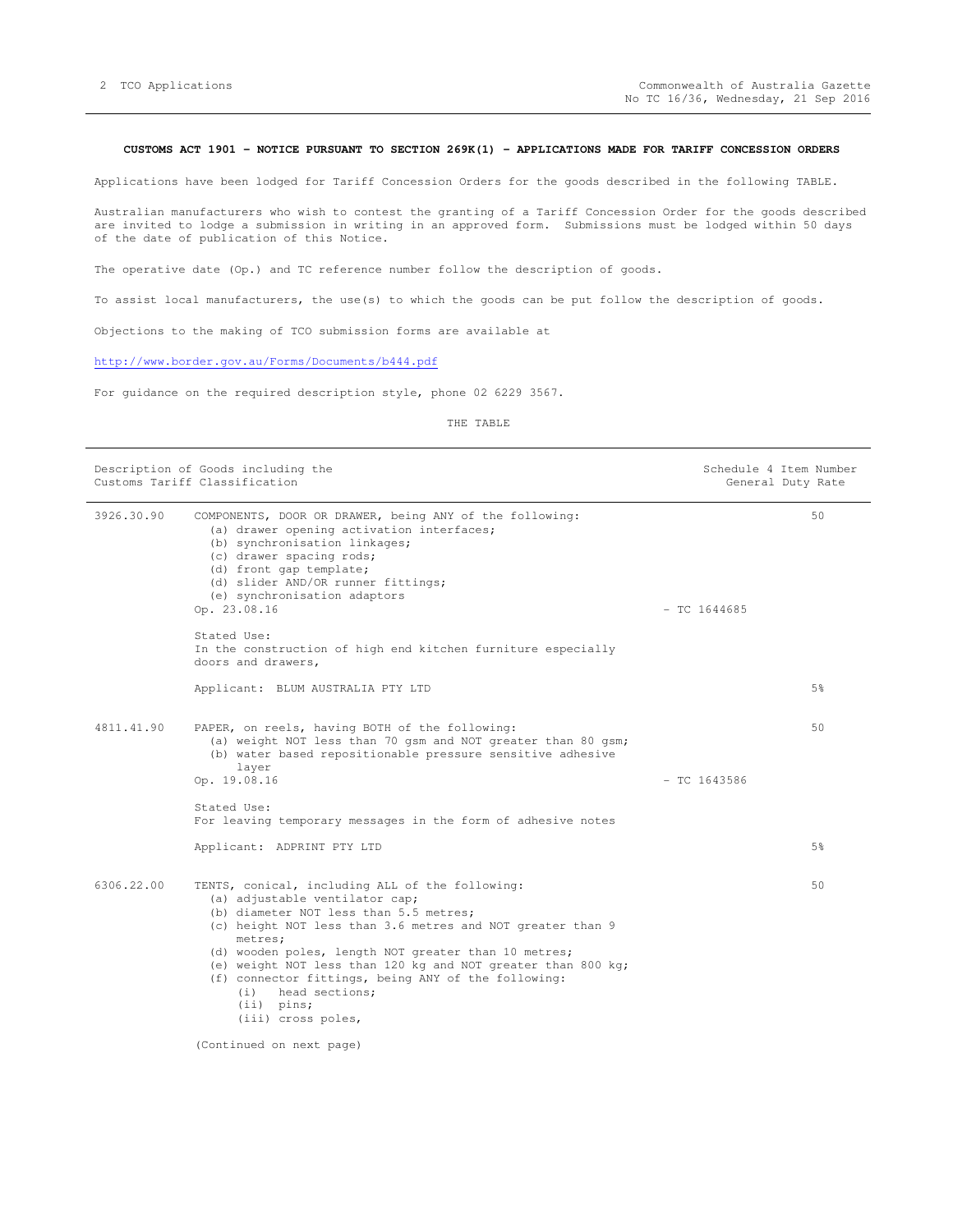Description of Goods including the Schedule 4 Item Number Schedule 4 Item Number Customs Tariff Classification General Duty Rate (Continued from previous page) (g) woven, one piece canvas, having ALL of the following: Op. 18.08.16 Stated Use: Applicant: TENTIPI EVENT TENTS PTY LTD 7226.92.00 STRIPS, alloy steel, cold rolled, having ALL of the following: 50 For the purposes of this order, tolerances allowable for specification (a) and (b) are: Op. 29.07.16 - TC 1638068 Stated Use: Manufacture of saw blades Applicant: CENTRAL SAWS 5% (1999) 38 (1999) 38 (1999) 38 (1999) 38 (1999) 38 (1999) 38 (1999) 38 (1999) 38 (19 8421.39.00 BARLEY AND/OR MALT DUST REMOVAL SYSTEM, with OR without 50 flameless explosion venting, having ALL of the following: Op. 19.08.16 - TC 1644281 Stated Use: Dust removal in a malting plant Applicant: COOPERS BREWERY LTD 5% 8426.20.00 CRANES, TOWER, electric, being ANY of the following: Op. 17.08.16 - TC 1643062 Stated Use: construction sites Applicant: TEREX AUSTRALIA PTY LTD (i) capable of covering an area NOT less than 24 square metres; (ii) smoke development index NOT greater than 5, in accordance with standard AS 1530 (iii) spread of flame index NOT greater than 6, in accordance with standard AS 1530  $-$  TC 1643580 For shelter during outdoor events (a) thickness of NOT less than 0.70 mm and NOT greater than 8.0 mm; (b) width of NOT less than 300 mm and NOT greater than 597 mm; (c) strip surface designation being bright finish; (d) chemical composition by weight of ALL of the following: (i) carbon content NOT greater than 2.00%; (ii) chrome content NOT less than 0.30% (a) thickness  $+/- 0.05$  mm (b) width + 2 mm (a) inlet check valve; (b) filter housing; (c) compressed air tank; (d) filter controller; (e) filter hoses with cages; (f) bursting disc; (g) reamer bottom; (h) rotary valve; (i) radial fan; (j) silencer; (k) deflector hood; (l) ducting; (m) throttle valve 50 (a) luffing top; (b) flat top; (c) hammerhead AND/OR A-frame Elevate building materials and tools around high rise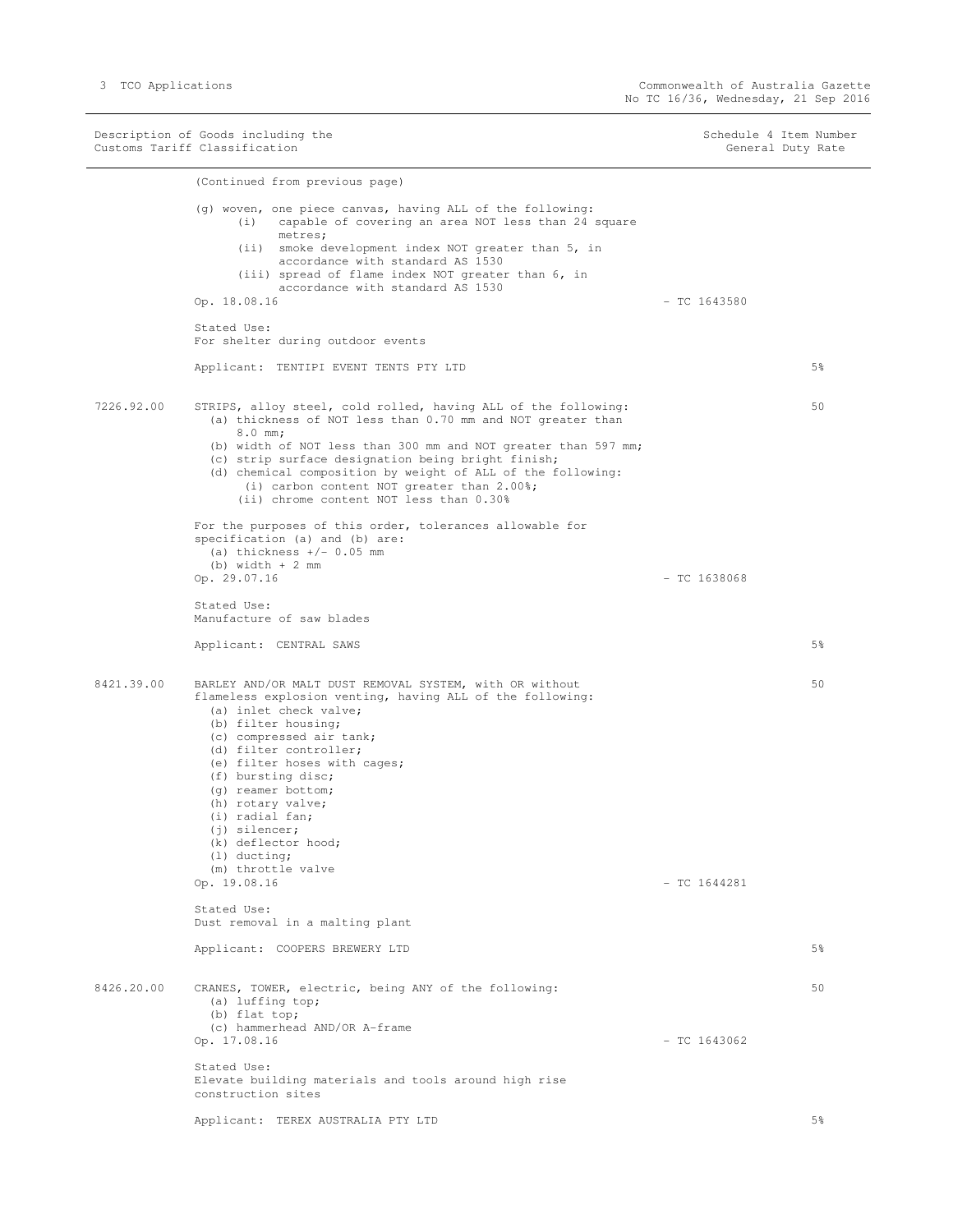i.

|            | Description of Goods including the<br>Customs Tariff Classification                                                                                                                                                                                                                                                           |                | Schedule 4 Item Number<br>General Duty Rate |
|------------|-------------------------------------------------------------------------------------------------------------------------------------------------------------------------------------------------------------------------------------------------------------------------------------------------------------------------------|----------------|---------------------------------------------|
| 8428.39.00 | GRAIN CONVEYORS, TROUGH CHAIN, having ALL of the following:<br>(a) one-way direction conveying troughs with return rolls<br>AND inspection window;<br>(b) throughput capacity NOT exceeding 100 t/h;<br>(c) conveyor velocity NOT greater than 0.65 m/s;<br>(d) angle inclination NOT greater than 15 degrees<br>Op. 22.08.16 | $-$ TC 1644446 | 50                                          |
|            | Stated Use:<br>For moving grain in malting plants                                                                                                                                                                                                                                                                             |                |                                             |
|            | Applicant: COOPERS BREWERY LTD                                                                                                                                                                                                                                                                                                |                | 5 <sup>8</sup>                              |
| 8434.20.00 | BUTTER RE-WORKING LINE, programmable logic controlled, including<br>ALL of the following:<br>(a) re-workers;<br>(b) pin mixers;<br>(c) auger silos;<br>(d) conveyors;<br>(e) clean in place systems;<br>(f) control cabinets;<br>$(q)$ piping;<br>(h) pumps                                                                   |                | 50                                          |
|            | Op. 18.08.16<br>Stated Use:                                                                                                                                                                                                                                                                                                   | $-$ TC 1643081 |                                             |
|            | Designed to texturise and plasticise frozen tempered butter                                                                                                                                                                                                                                                                   |                |                                             |
|            | Applicant: K.L. BALLANTYNE PTY LTD                                                                                                                                                                                                                                                                                            |                | 5 <sup>8</sup>                              |
| 8436.29.00 | POULTRY LAYING AND REARING CAGE SYSTEM, with OR without tiltable<br>platforms, including BOTH of the following:<br>(a) multiple tiered perches;<br>(b) winch powered feeding AND drinking vessel connectors<br>Op. 24.08.16                                                                                                   | $-$ TC 1645344 | 50                                          |
|            | Stated Use:<br>For keeping, feeding and breeding poultry                                                                                                                                                                                                                                                                      |                |                                             |
|            | Applicant: BRIDGEWATER POULTRY FARM PTY LTD                                                                                                                                                                                                                                                                                   |                | 5 <sup>8</sup>                              |
| 8465.92.00 | PLASTIC PRESCRIPTION LENS CUTTING, EDGING AND DRILLING MACHINES<br>Op. 25.08.16                                                                                                                                                                                                                                               | $-$ TC 1645796 | 50                                          |
|            | Stated Use:<br>For cutting, edging and drilling plastic prescription lenses                                                                                                                                                                                                                                                   |                |                                             |
|            | Applicant: HOYA LENS AUSTRALIA PTY LTD                                                                                                                                                                                                                                                                                        |                | 5%                                          |
| 8483.40.90 | GEAR REDUCERS, HORIZONTAL PARALLEL SHAFT, having ALL of the<br>following:<br>(a) 3 step gears;<br>(b) input power greater than 120 kW;<br>(c) output torque greater than 10 000 N.m<br>Op. 22.08.16                                                                                                                           | $-$ TC 1644420 | 50                                          |
|            | Stated Use:<br>For changing speeds in applications such as screw presses in<br>canola processing plants                                                                                                                                                                                                                       |                |                                             |
|            | Applicant: GRAINCORP OILSEEDS PTY LTD                                                                                                                                                                                                                                                                                         |                | 5%                                          |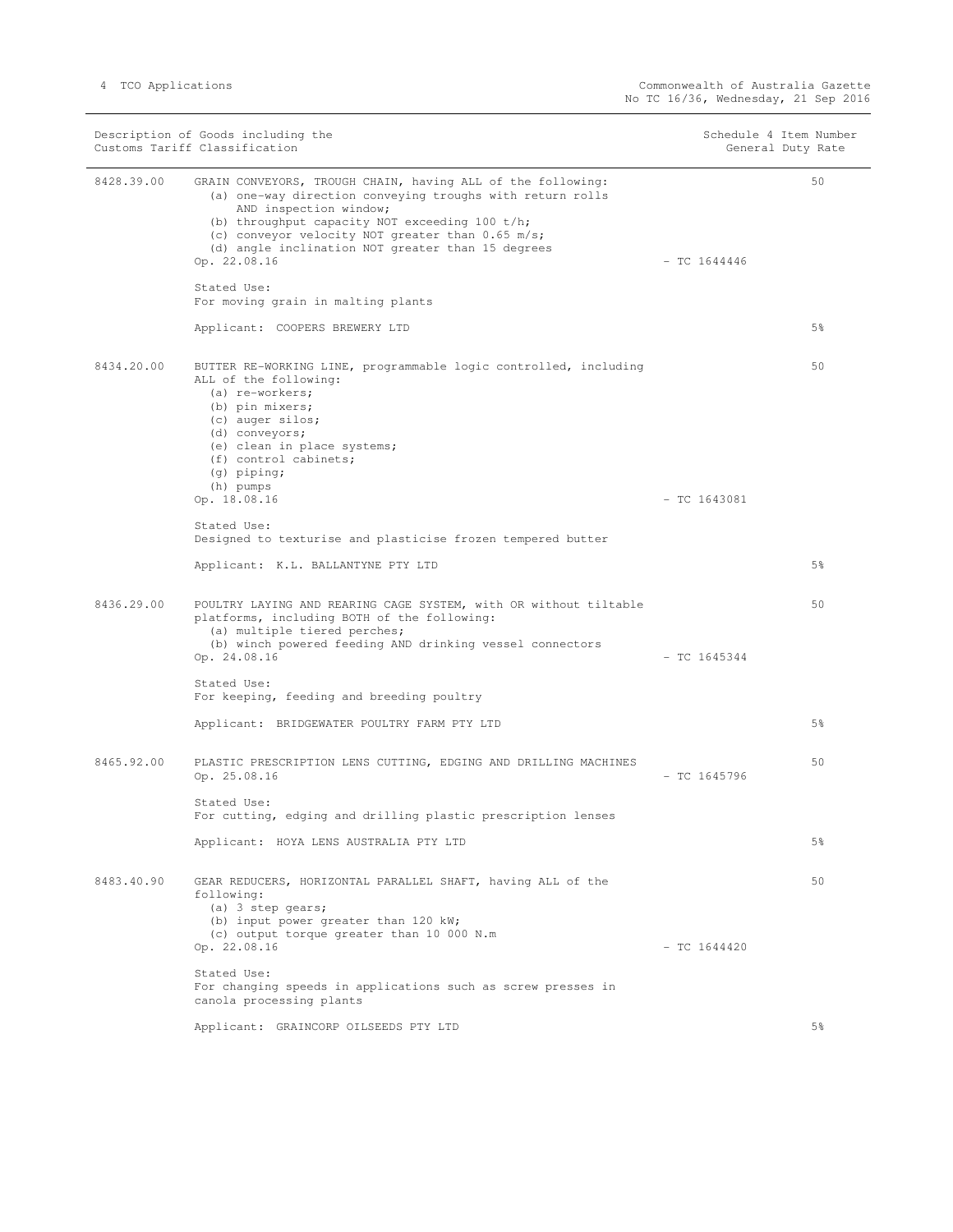$\overline{\phantom{0}}$ 

|            | Description of Goods including the<br>Customs Tariff Classification                                                                                                                                                                                                                                                                                                                                                                             | Schedule 4 Item Number | General Duty Rate |
|------------|-------------------------------------------------------------------------------------------------------------------------------------------------------------------------------------------------------------------------------------------------------------------------------------------------------------------------------------------------------------------------------------------------------------------------------------------------|------------------------|-------------------|
| 8507.60.00 | BATTERY ENERGY STORAGE SYSTEM, wall mountable, whether OR not<br>assembled, with OR without mounting brackets AND/OR installation<br>wiring, including ALL of the following:<br>(a) lithium iron phosphate (LFP) battery;<br>(b) maximum power capacity NOT less than 1.1 kWh;<br>(c) depth of discharge rating NOT less than 93%;<br>(d) battery management printed circuit board;<br>(e) communication interface board;<br>(f) micro inverter |                        | 50                |
|            | Op. 19.08.16                                                                                                                                                                                                                                                                                                                                                                                                                                    | $-$ TC 1644355         |                   |
|            | Stated Use:<br>For conversion, storage and management of energy from electrical<br>grids and renewable energy sources                                                                                                                                                                                                                                                                                                                           |                        | 5 <sup>8</sup>    |
|            | Applicant: ENPHASE ENERGY INC                                                                                                                                                                                                                                                                                                                                                                                                                   |                        |                   |
| 8514.30.00 | OVENS, DIE, programmable logic controlled, having ALL of the<br>following:<br>(a) door, having an electro-mechanical actuator;<br>(b) infra-red black body heaters;<br>(c) static supports;<br>(d) maximum operating temperature NOT less than 600 degrees                                                                                                                                                                                      |                        | 50                |
|            | Celsius<br>Op. 17.08.16                                                                                                                                                                                                                                                                                                                                                                                                                         | $-$ TC 1642991         |                   |
|            | Stated Use:<br>During the aging of aluminium extrusions                                                                                                                                                                                                                                                                                                                                                                                         |                        |                   |
|            | Applicant: G JAMES AUSTRALIA PTY. LTD.                                                                                                                                                                                                                                                                                                                                                                                                          |                        | 5%                |
| 8544.60.90 | CABLES, DOWNHOLE, armoured, spool OR reel mounted, having ALL of<br>the following:<br>(a) NOT less than 7 conductors including BOTH of the<br>following:<br>(i) copper conductors;<br>(ii) fibre optic conductors,<br>(b) inner AND outer armour wire layers;<br>(c) safe working load NOT less than 42 kN and NOT greater than                                                                                                                 |                        | 50                |
|            | 46 kN<br>Op. 23.08.16                                                                                                                                                                                                                                                                                                                                                                                                                           | $-$ TC 1644675         |                   |
|            | Stated Use:<br>Armoured logging cable for use in wiring logging oil and/or gas<br>downhole applications                                                                                                                                                                                                                                                                                                                                         |                        |                   |
|            | Applicant: SCHLUMBERGER AUSTRALIA PTY LTD                                                                                                                                                                                                                                                                                                                                                                                                       |                        | 5%                |
| 8903.91.10 | CATAMARAN, 46 ft, including ALL of the following:<br>(a) four double berth cabins;<br>(b) four bathrooms;<br>(c) two inboard diesel engines;<br>(d) diesel 240 V generator;<br>$(e)$ mast;<br>$(f)$ sails;<br>(g) spinnaker;<br>(h) navigation equipment;<br>(i) two crew cabins with OR without toilet and shower                                                                                                                              |                        | 50                |
|            | Op. 04.08.16<br>Stated Use:                                                                                                                                                                                                                                                                                                                                                                                                                     | $-$ TC 1639631         |                   |
|            | For charter sailing industry                                                                                                                                                                                                                                                                                                                                                                                                                    |                        |                   |
|            | Applicant: INDIGO SYNDICATE                                                                                                                                                                                                                                                                                                                                                                                                                     |                        | 5%                |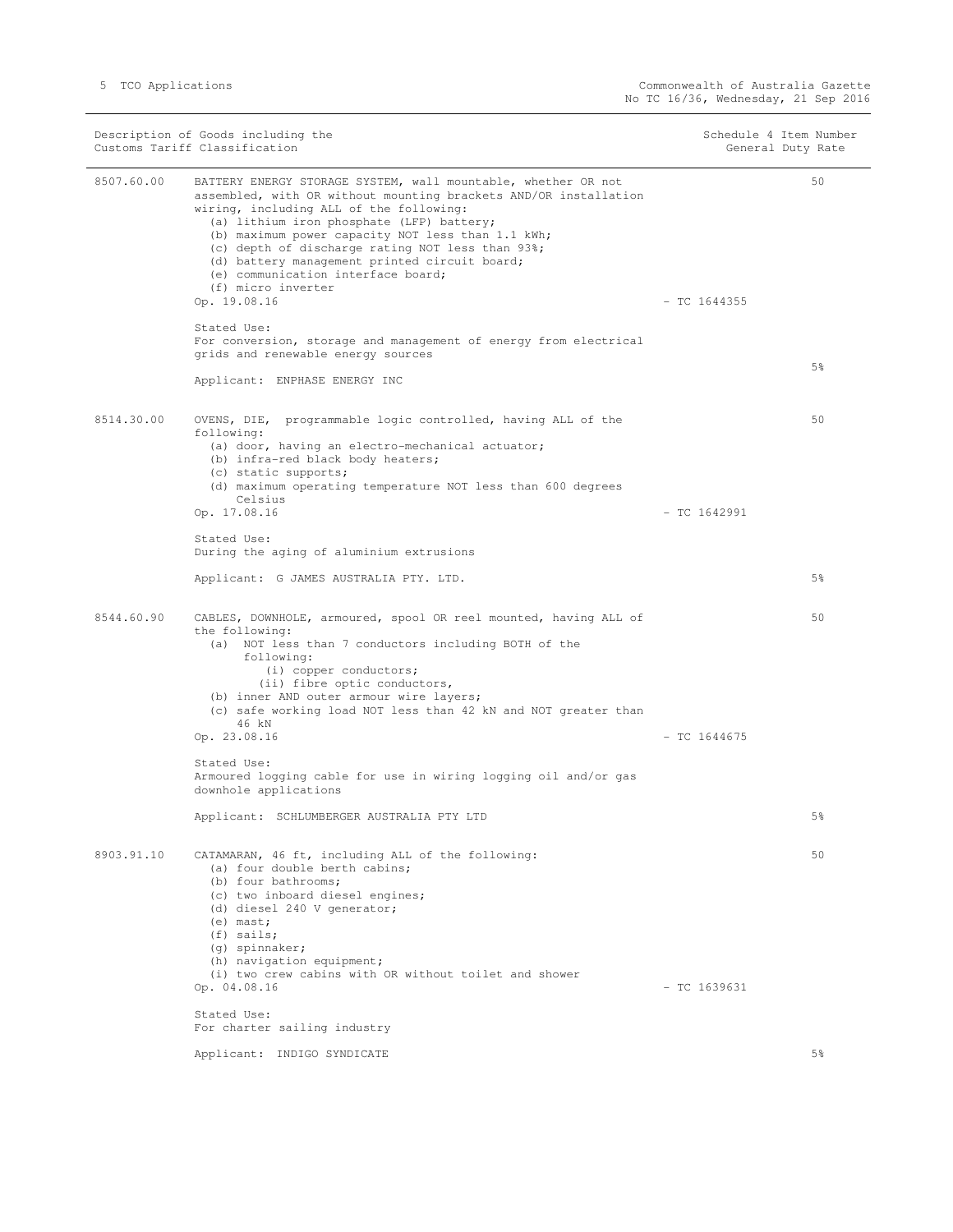#### **CUSTOMS ACT 1901**

#### **NOTICE PURSUANT TO SECTION 269R(1) - APPLICATIONS FOR A TARIFF CONCESSION ORDER REFUSED**

 The application for the Tariff Concession Order for the goods described in the following TABLE has have been refused.

THE TABLE

Description of Goods including the Schedule 4 Item Number Schedule 4 Item Number Customs Tariff Classification

| 8518.22.00 | LOUDSPEAKERS, incorporating a line transformer, with OR without<br>mounting brackets AND screws, including EITHER of the following<br>drive units:               |                | 50 |
|------------|------------------------------------------------------------------------------------------------------------------------------------------------------------------|----------------|----|
|            | (a) inductively coupled aluminium dome;<br>(b) woofer with coaxially mounted tweeter                                                                             |                |    |
|            | Op. 11.04.16<br>Reason for refusal:<br>Substitutable goods produced in Australia in the ordinary course<br>of business by Krix Loudspeakers Pty Ltd, Hackham, SA | $-$ TC 1613464 |    |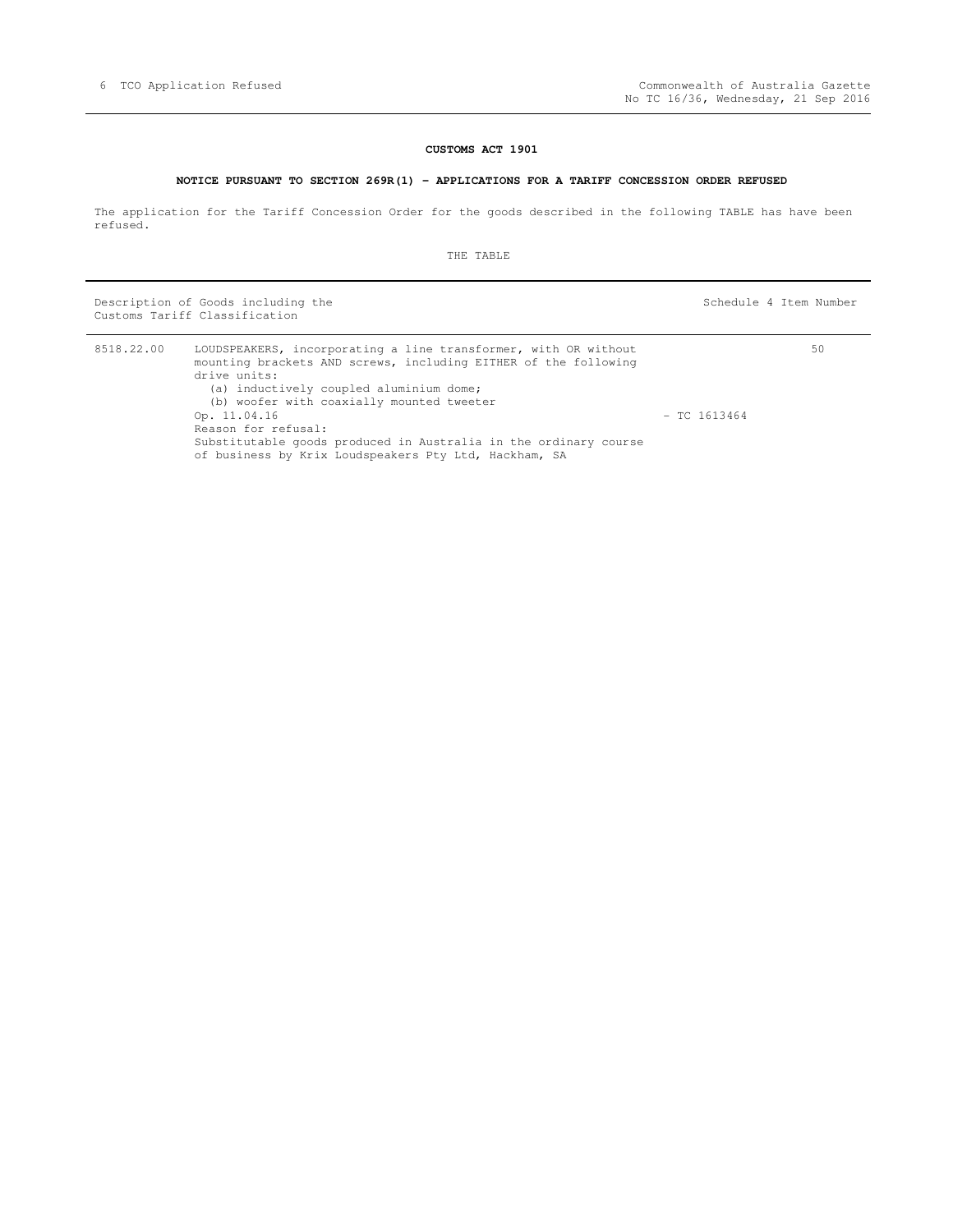#### **CUSTOMS ACT 1901 - NOTICE PURSUANT TO SECTION 269R(1) - TARIFF CONCESSION ORDERS MADE**

Tariff Concession Orders have been made for the goods described in the following TABLE.

 The operative date (Op.) and TC reference No. follow the description of goods. Local manufacturers of substitutable goods may request the revocation of TCOs at any time.

#### THE TABLE

|            | Description of Goods including the<br>Customs Tariff Classification                                                                                                                                                                                                                                                                                                                                                                                                                                                             |                    | Schedule 4 Item Number<br>Last Date of Effect<br>General Duty Rate |    |
|------------|---------------------------------------------------------------------------------------------------------------------------------------------------------------------------------------------------------------------------------------------------------------------------------------------------------------------------------------------------------------------------------------------------------------------------------------------------------------------------------------------------------------------------------|--------------------|--------------------------------------------------------------------|----|
| 3919.90.00 | FILM, poly(methyl methacrylate), transparent, self-adhesive<br>Op. 29.06.16                                                                                                                                                                                                                                                                                                                                                                                                                                                     | Dec. date 19.09.16 | $-$ TC 1621088                                                     | 5% |
| 3926.90.90 | TIPS, PIPETTE, polypropylene, disposable, including a tip holding<br>rack                                                                                                                                                                                                                                                                                                                                                                                                                                                       |                    |                                                                    | 5% |
|            | Op. 23.06.16                                                                                                                                                                                                                                                                                                                                                                                                                                                                                                                    | Dec. date 19.09.16 | $-$ TC 1620833                                                     |    |
| 5607.41.00 | TWINE, polypropylene content greater than 85%, including BOTH of<br>the following:<br>(a) thickness NOT less than 500 tex and NOT greater than<br>12 000 tex;<br>(b) spool length NOT less than 300 mm and NOT greater than<br>7 000 mm                                                                                                                                                                                                                                                                                         |                    |                                                                    | 5% |
|            | Op. 30.06.16                                                                                                                                                                                                                                                                                                                                                                                                                                                                                                                    | Dec. date 19.09.16 | $-$ TC 1630619                                                     |    |
| 5911.90.90 | FILTER FABRIC BELTS, polyester, having ALL of the following:<br>(a) weft NOT less than 0.5 mm and NOT greater than 0.6 mm;<br>(b) warp NOT less than 0.3 mm and NOT greater than 0.4 mm;<br>(c) weight NOT less than 780 g/m2 and NOT greater than<br>790 q/m2;<br>(d) belt thickness NOT less than 1.0 mm and NOT greater than<br>1.50 mm                                                                                                                                                                                      |                    |                                                                    | 5% |
|            | Op. 04.07.16                                                                                                                                                                                                                                                                                                                                                                                                                                                                                                                    | Dec. date 19.09.16 | $-$ TC 1631302                                                     |    |
| 7907.00.90 | ENCLOSURES, SWITCHGEAR AND/OR ELECTRICAL COMPONENT, zinc alloy,<br>having cable AND/OR connection apertures<br>Op. 30.06.16                                                                                                                                                                                                                                                                                                                                                                                                     | Dec. date 19.09.16 | - TC 1630579                                                       | 5% |
| 8207.13.00 | PARTS, DRILLING MACHINE, being ANY of the following:<br>$(a)$ teeth;<br>(b) horizontal directional drilling (HDD) drill bits;<br>(c) rock drill bits;<br>(d) pilot drill bits;<br>$(e)$ bars;<br>(f) round shank bits;<br>(g) drilling interchange bar system, consisting of ALL of the<br>following:<br>(i) interchange bars;<br>(ii) bar holders;<br>(iii) screw connectors,<br>(h) scraper blades;<br>(i) shank assemblies, consisting of BOTH of the following:<br>(i) shank bit holder;<br>(ii) drill bits<br>Op. 27.06.16 | Dec. date 19.09.16 | - TC 1620979                                                       | 5% |
| 8431.49.90 | PARTS, TRENCHING AND/OR GRADING MACHINE, being ANY of the<br>following:<br>(a) trenching AND/OR grading bits;<br>(b) trenching AND/OR grading teeth;<br>(c) shank bit holders AND/OR shank connectors;<br>(d) grader AND/OR planer blades;<br>(e) blade retainers AND/OR tips AND/OR wear protection inserts;<br>(f) round shank cutter bits AND/OR holders;                                                                                                                                                                    |                    |                                                                    | 5% |

(Continued on next page)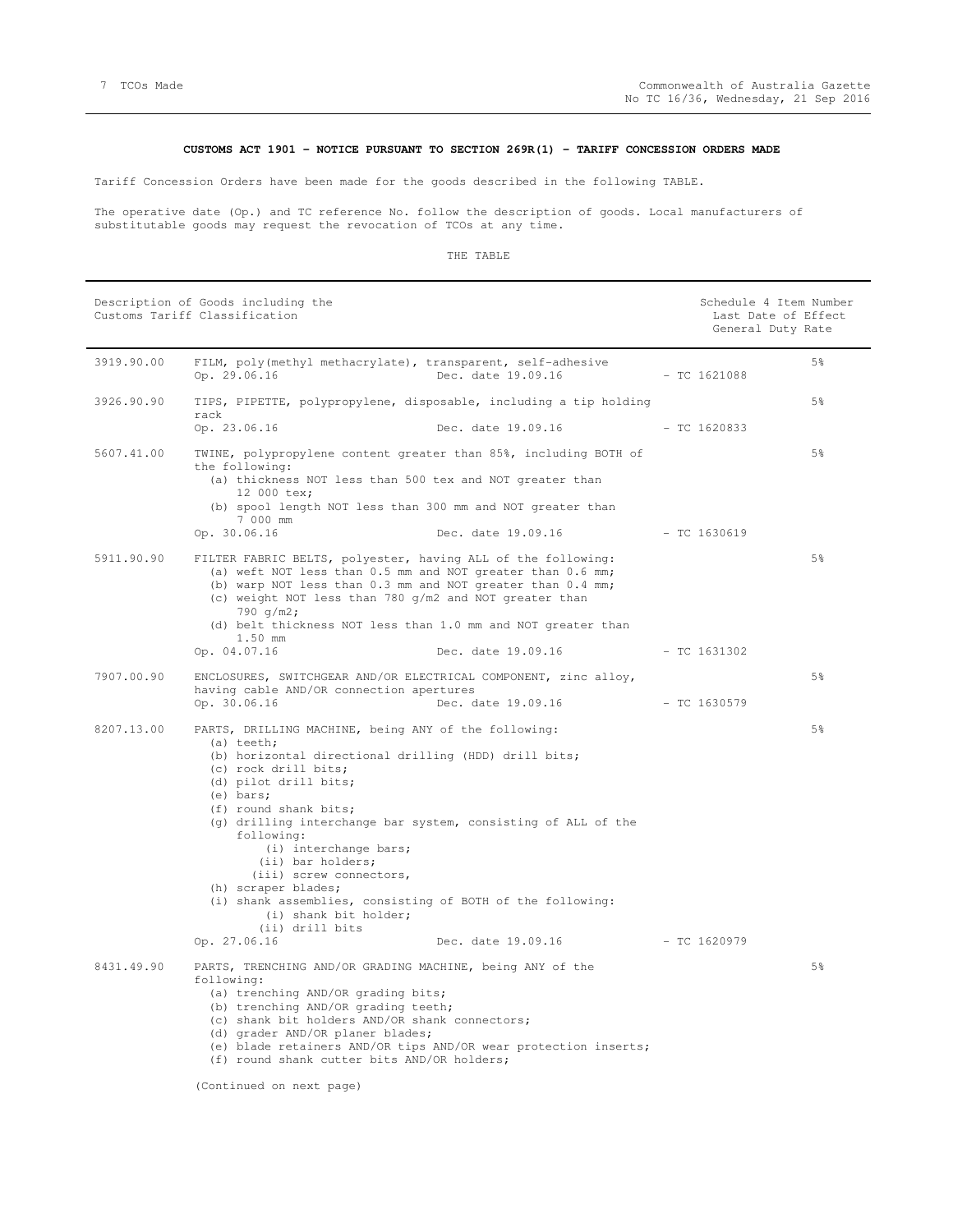Description of Goods including the Schedule 4 Item Number Schedule 4 Item Number Customs Tariff Classification and the control of the control of the control of the control of the control of  $\Gamma$ 

General Duty Rate

(Continued from previous page)

|            | (q) scarifier blades;<br>(h) shank assemblies, consisting of BOTH of the following:<br>(i) shank bit holder;<br>(ii) trenching AND/OR grading bits,<br>$(i)$ bars;<br>$(i)$ cutters;<br>(k) studs AND/OR plates<br>Op. 27.06.16                                                                                                                                                         | Dec. date 19.09.16 | $-$ TC 1621012 |    |
|------------|-----------------------------------------------------------------------------------------------------------------------------------------------------------------------------------------------------------------------------------------------------------------------------------------------------------------------------------------------------------------------------------------|--------------------|----------------|----|
| 8479.82.00 | MIXERS, BATTERY ACID, continuous operation, programmable logic<br>controlled, including ALL of the following:<br>(a) density meters;<br>(b) centrifugal pumps;<br>(c) flow meters;<br>(d) static mixers;<br>(e) graphite plate heat exchangers;<br>(f) distribution valves;<br>(q) reclaim tanks;<br>(h) internal tubes AND pipes;<br>(i) stainless steel support stand<br>Op. 05.07.16 | Dec. date 19.09.16 | $-$ TC 1631754 | 5% |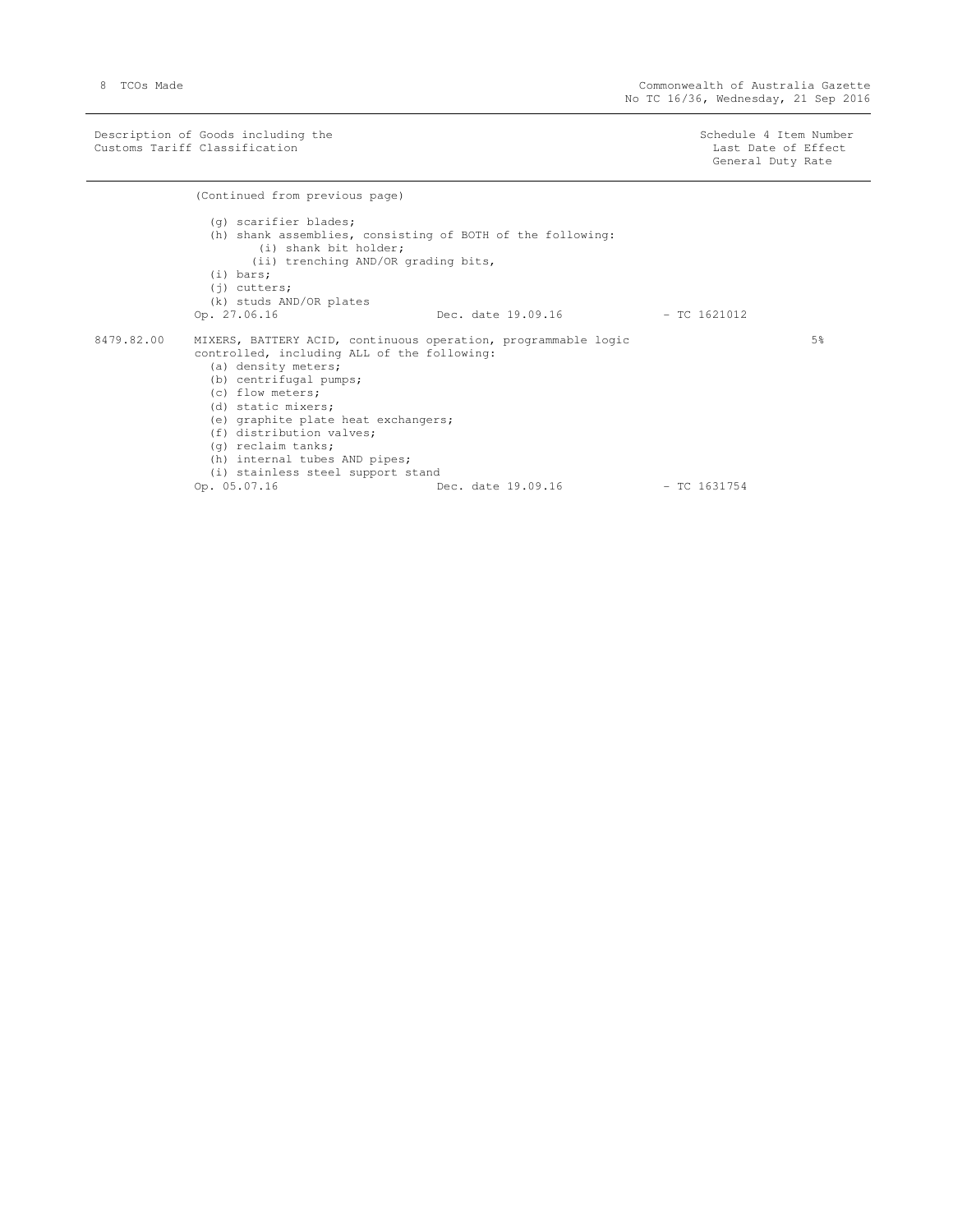#### **NOTIFICATION OF AN AUSTRALIAN INDUSTRY REVOCATION REQUEST - SECTION 269SC(1A) CUSTOMS ACT**

Applications have been lodged for revocation of the Tariff Concession Orders set out in the following TABLE.

 The Lodgement Request Date shown in the table below is the intended revocation date for the Tariff Concession Order which will take effect should the application for revocation be successful.

 Importations not covered by in transit provisions may be subject to post action as any decision to revoke an order is backdated to the date of request for revocation.

|            | Description of Goods including the<br>Customs Tariff Classification                                                                                                                                                                        |                    |                | Schedule 4 Item Number<br>Lodgement Request Date |
|------------|--------------------------------------------------------------------------------------------------------------------------------------------------------------------------------------------------------------------------------------------|--------------------|----------------|--------------------------------------------------|
| 4016.99.00 | MACHINE MOUNTS, vibration dampening, metal AND rubber, having<br>BOTH of the following;<br>(a) 2 hole flanged metal mounting base;<br>(b) metal plate with a single internal threaded connection<br>Op. 10.06.16                           | Dec. date 29.08.16 | $-$ TC 1620390 | 50<br>09.09.16                                   |
| 8428.39.00 | CONVEYORS, SORTING, comprising ALL of the following:<br>(a) anodised aluminium slats;<br>(b) electric magnetic diverters;<br>(c) sorter controls<br>Op. 06.10.09                                                                           | Dec. date 30.12.09 | - TC 0937556   | 50<br>09.09.16                                   |
| 8431.39.00 | PARTS, CONVEYANCE SORTER, being ANY of the following:<br>$(a)$ carts;<br>(b) front or rear suspensions;<br>(c) cart covers;<br>(d) pre-punched code plates;<br>(e) tilting devices;<br>(f) tilting device wheels or shafts<br>Op. 10.10.08 | Dec. date 14.01.09 | - TC 0834894   | 50<br>09.09.16                                   |
| 8433.60.00 | SORTERS, FRUIT AND VEGETABLE, comprising:<br>(a) illuminators;<br>(b) image processors;<br>(c) conveyors;<br>(d) sorters;<br>(e) rejectors;<br>(f) dividers<br>Op. 07.12.06                                                                | Dec. date 02.03.07 | - TC 0619469   | 50<br>09.09.16                                   |
| 8433.60.00 | SORTERS, DIGITAL LASER, comprising ALL of the following:<br>(a) image sensors;<br>(b) feed shakers;<br>(c) defect conveyors<br>Op. 08.12.06                                                                                                | Dec. date 02.03.07 | $-$ TC 0619499 | 50<br>09.09.16                                   |
| 8433.60.00 | FRUIT AND/OR VEGETABLE GRADING LINE, including ALL of the<br>following:<br>(a) grading unit;<br>(b) conveyor belt elevators;<br>$(c)$ pumps;<br>(d) optical sorters;<br>(e) centrifugal separator<br>Op. 17.08.15                          | Dec. date 02.11.15 | $-$ TC 1531914 | 50<br>09.09.16                                   |
| 8433.60.00 | SORTERS, electronic, having ALL of the following:<br>(a) vibratory infeed conveyor;<br>(b) infrared blue, green or red laser scanners;<br>(c) scan signal detection sensors;<br>(d) air ejectors<br>Op. 13.10.04                           | Dec. date 20.12.04 | $-$ TC 0410752 | 50<br>09.09.16                                   |
| 8479.89.90 | SORTERS AND DETECTORS, OPTICAL<br>Op. 08.12.05                                                                                                                                                                                             | Dec. date 03.03.06 | $-$ TC 0516779 | 50<br>09.09.16                                   |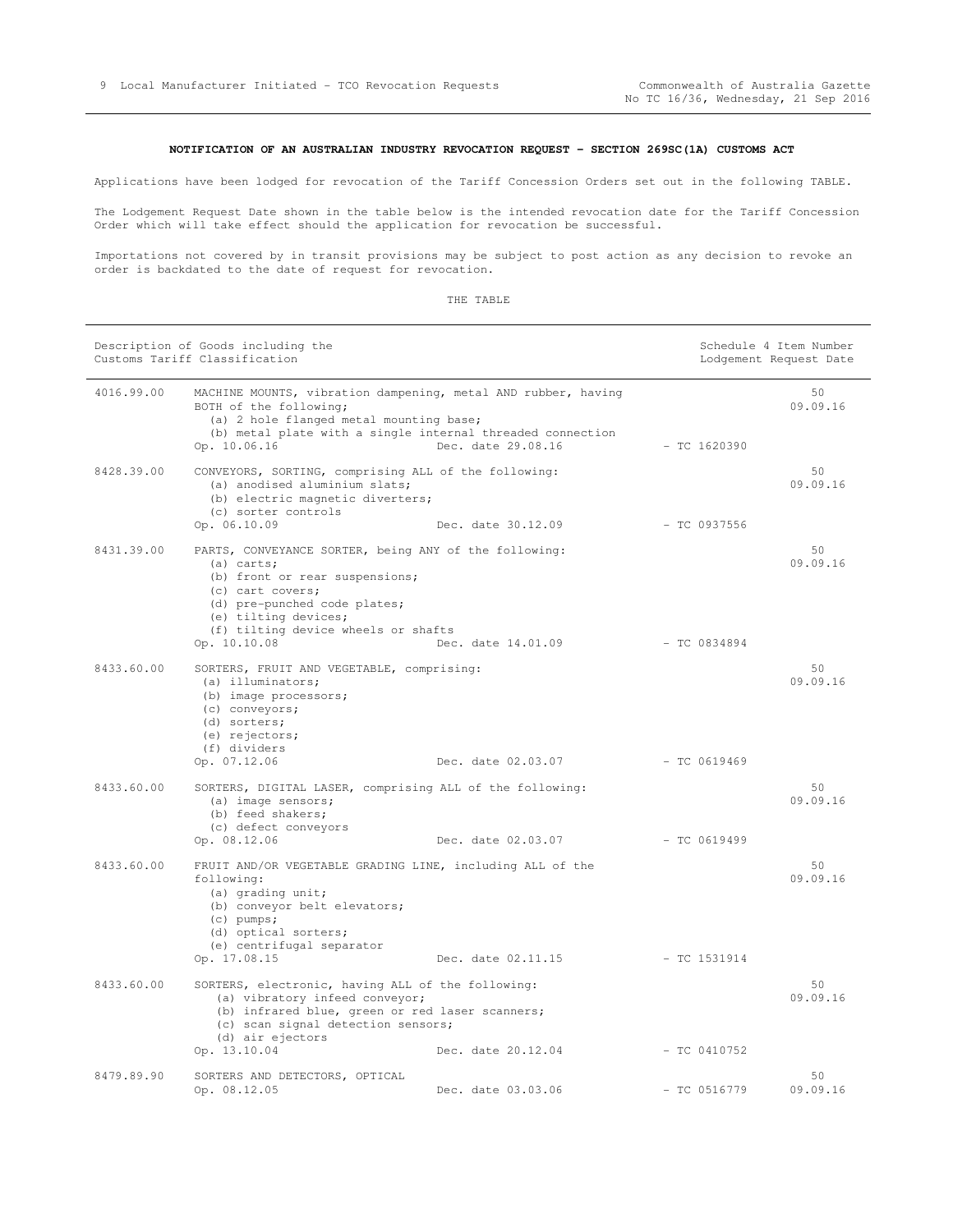#### **CUSTOMS ACT 1901 - NOTICE PURSUANT TO SECTION 269SE(1) - AUSTRALIAN INDUSTRY INITIATED - TARIFF CONCESSION ORDERS REVOKED**

The Tariff Concession Orders for the goods described in the following TABLE have been revoked.

| Description of Goods including the<br>Customs Tariff Classification |                                                                                                                                         |                                                                                        |                | Schedule 4 Item Number<br>Last Date of Effect |
|---------------------------------------------------------------------|-----------------------------------------------------------------------------------------------------------------------------------------|----------------------------------------------------------------------------------------|----------------|-----------------------------------------------|
| 7228.30.10                                                          | 21 mm and NOT greater than 24 mm<br>Op. 15.07.08                                                                                        | BARS, alloy steel, hot rolled, having a diameter NOT less than<br>Dec. date 10.10.08   | $-$ TC 0818895 | 50<br>11.08.16                                |
|                                                                     | Substitutable goods produced in Australia in the ordinary<br>In transit provisions apply                                                | course of business by OneSteel Manufacturing, St Leonards, NSW.                        |                |                                               |
| 7228.30.10                                                          | to material specification AISI 4140 H or 4340 H and size<br>tolerance DIN 1013, diameter 90mm to 149mm (both inclusive)<br>Op. 01.02.95 | HOT ROLLED ROUND STEEL BAR, hardened and tempered, high tensile,<br>Dec. date 13.06.95 | $-$ TC 9501328 | 50<br>14.08.16                                |
|                                                                     | Substitutable goods produced in Australia in the ordinary<br>In transit provisions apply                                                | course of business by OneSteel Manufacturing, St Leonards, NSW.                        |                |                                               |
| 7228.60.10                                                          | BARS AND RODS, high alloy, to specification DIN X155CrVMo12 1,<br>BS BD2 or AISI D2<br>Op. 14.02.95                                     | Dec. date 31.05.95                                                                     | $- TC$ 9504100 | 50<br>17.08.16                                |
|                                                                     | Substitutable goods produced in Australia in the ordinary<br>In transit provisions apply                                                | course of business by OneSteel Manufacturing, St Leonards, NSW.                        |                |                                               |
| 7228.60.10                                                          | BARS OR RODS, high alloy steel, to specification<br>DIN 40CrMnNiMo8 6 4<br>Op. 10.04.96                                                 | Dec. date 12.07.96                                                                     | $-$ TC 9605608 | 50<br>17.08.16                                |
|                                                                     | Substitutable goods produced in Australia in the ordinary<br>In transit provisions apply                                                | course of business by OneSteel Manufacturing, St Leonards, NSW.                        |                |                                               |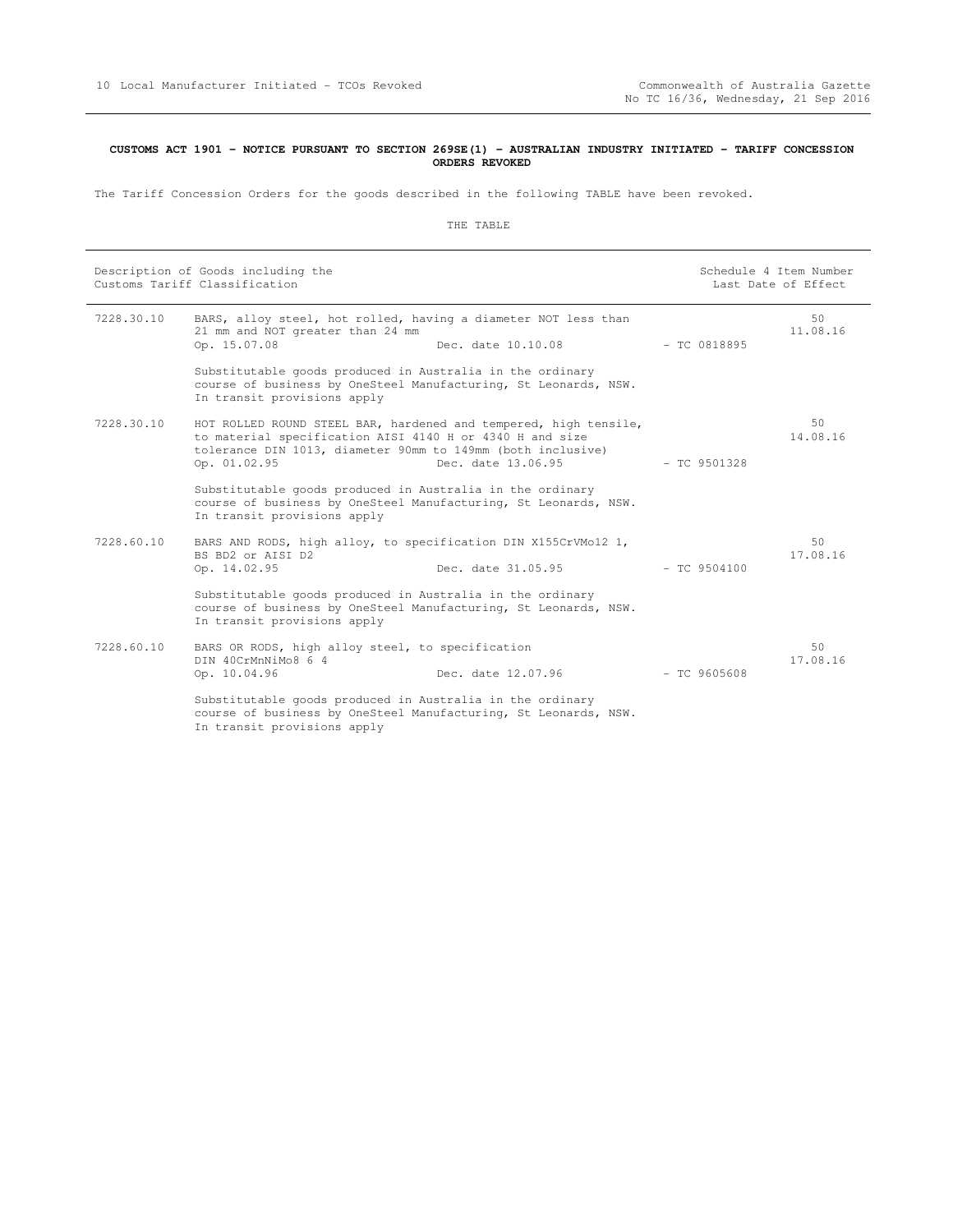#### **CUSTOMS ACT 1901**

#### **NOTICE PURSUANT TO SECTION 269SE(1)&(2) - TARIFF CONCESSION ORDERS REVOKED AND NARROWER TARIFF CONCESSION ORDERS MADE**

 Tariff Concession Orders for the goods described in the following TABLE have been revoked and narrower Tariff Concession Orders have been made in respect of the goods described below.

 The operative date (Op.), decision date (Dec. date) and TC reference number follow the description of goods. In-transit provisions apply

|                            | Description of Goods including the<br>Customs Tariff Classification                                                                                                                                       |                                                                                                                                  |                | Schedule 4 Item Number<br>Last Date of Effect |
|----------------------------|-----------------------------------------------------------------------------------------------------------------------------------------------------------------------------------------------------------|----------------------------------------------------------------------------------------------------------------------------------|----------------|-----------------------------------------------|
| TCO REVOKED                |                                                                                                                                                                                                           |                                                                                                                                  |                |                                               |
| 7228.30.10                 | BARS OR RODS, high alloy steel, conforming to International<br>Material No. 1.6582, Specification 34CrNiMo6<br>Op. 21.11.08                                                                               | Dec. date 27.02.09                                                                                                               | $-$ TC 0840864 | 50<br>11.08.16                                |
|                            | of business by OneSteel Manufacturing, St Leonards, NSW. TC<br>0840864 revoked and reissued with narrower wording as TC<br>1650859. In transit provisions apply                                           | Substitutable good produced in Australia in the ordinary course                                                                  |                |                                               |
| TCO REISSUED               |                                                                                                                                                                                                           |                                                                                                                                  |                |                                               |
| 7228.30.10                 | BARS OR RODS, high alloy steel, conforming to International<br>composition by weight of ALL of the following:<br>$1.70$ <sup>8</sup> ;                                                                    | Material No. 1.6582, Specification 34CrNiMo6, having a chemical<br>(a) chromium content NOT less than 1.30% and NOT greater than |                | 50                                            |
|                            | $1.70$ <sup>8</sup> ;                                                                                                                                                                                     | (b) nickel content NOT less than 1.30% and NOT greater than                                                                      |                |                                               |
|                            | 0.30%                                                                                                                                                                                                     | (c) molybdenum content NOT less than 0.15% and NOT greater than                                                                  |                |                                               |
|                            | Op. 12.08.16                                                                                                                                                                                              | Dec. date 19.09.16                                                                                                               | $-$ TC 1650859 |                                               |
| TCO REVOKED                |                                                                                                                                                                                                           |                                                                                                                                  |                |                                               |
| 7228.30.10                 | BARS, round, high alloy steel, hot rolled, grade 38B3, having<br>BOTH of the following:                                                                                                                   | (a) diameter NOT less than 25 mm and NOT greater than 65 mm;                                                                     |                | 50<br>11.08.16                                |
|                            | (b) length NOT greater than 6 m                                                                                                                                                                           |                                                                                                                                  |                |                                               |
|                            | Op. 14.01.10<br>Substitutable goods produced in Australia in the ordinary<br>TC 1002629 revoked and reissued with narrower wording as TC<br>1650860. In transit provisions apply                          | Dec. date 07.04.10<br>course of business by OneSteel Manufacturing, St Leonards, NSW.                                            | - TC 1002629   |                                               |
|                            |                                                                                                                                                                                                           |                                                                                                                                  |                |                                               |
| TCO REISSUED<br>7228.30.10 | BARS, round, high alloy steel, hot rolled, grade 38B3, having                                                                                                                                             |                                                                                                                                  |                | 50                                            |
|                            | ALL of the following:<br>(b) length NOT greater than 6 m;<br>(c) carbon content by weight NOT less than 0.34% and NOT<br>greater than 0.40%;<br>(d) silicon content by weight NOT less than 0.10% and NOT | (a) diameter NOT less than 25 mm and NOT greater than 65 mm;                                                                     |                |                                               |
|                            | greater than 0.40%;                                                                                                                                                                                       | (e) manganese content by weight NOT less than 0.60% and NOT                                                                      |                |                                               |
|                            | greater than 0.90%<br>Op. 12.08.16                                                                                                                                                                        | Dec. date 19.09.16                                                                                                               | $-$ TC 1650860 |                                               |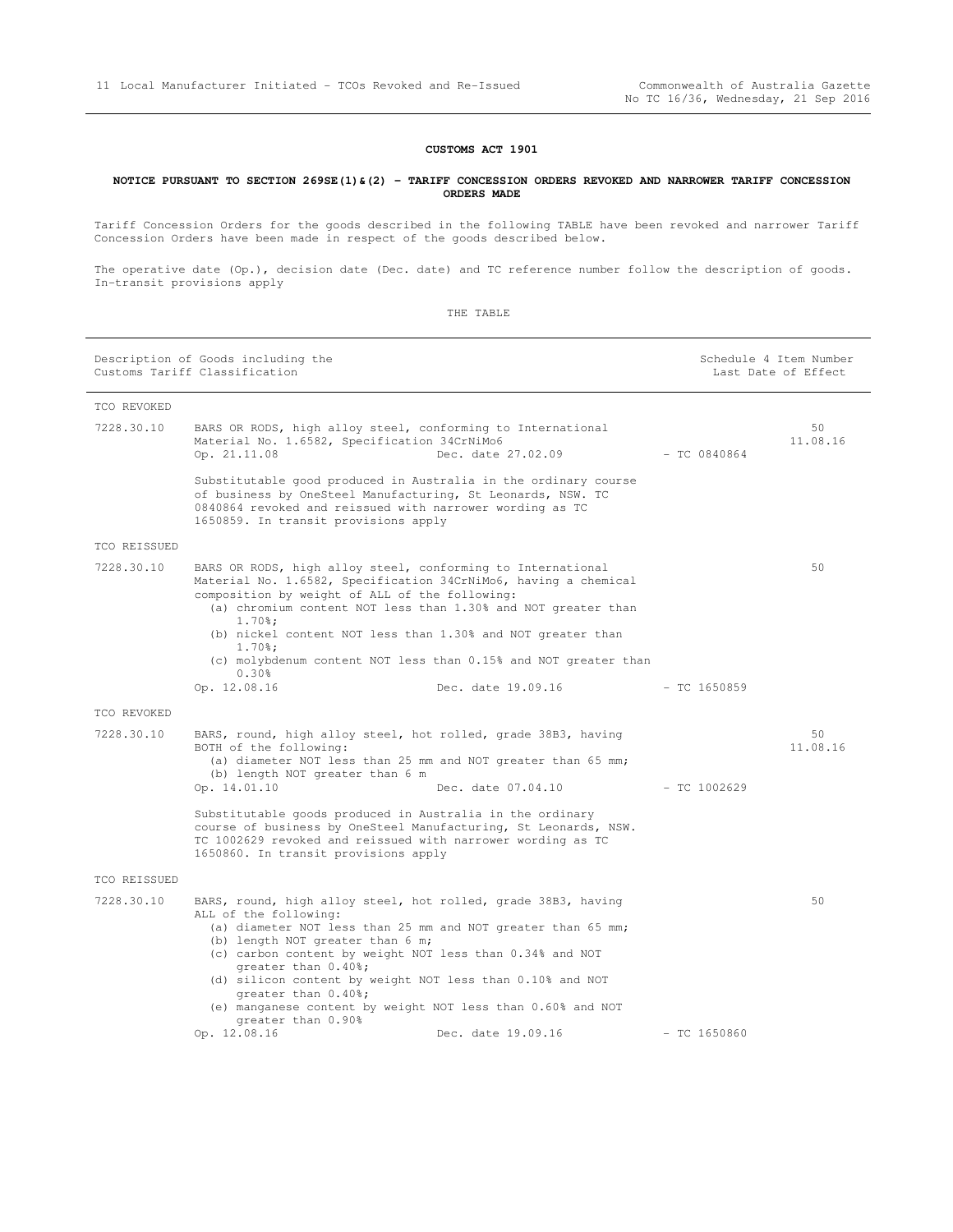12 Local Manufacturer Initiated - TCO Revoked and Re-Issued and Commonwealth of Australia Gazette Comptroller-General of Customs Initiated - TCOs Revoked - Inadequate No TC 16/36, Wednesday, 21 Sep 2016 Description

|              | Description of Goods including the<br>Customs Tariff Classification                                                                                                                                                                                                                                                                         |                                                                                                                                                                                                                                                                                                                         | Schedule 4 Item Number<br>Last Date of Effect |
|--------------|---------------------------------------------------------------------------------------------------------------------------------------------------------------------------------------------------------------------------------------------------------------------------------------------------------------------------------------------|-------------------------------------------------------------------------------------------------------------------------------------------------------------------------------------------------------------------------------------------------------------------------------------------------------------------------|-----------------------------------------------|
| TCO REVOKED  |                                                                                                                                                                                                                                                                                                                                             |                                                                                                                                                                                                                                                                                                                         |                                               |
| 7228.30.10   | BARS, alloy steel, round, diameter NOT exceeding 500 mm, to ANY<br>of the following specifications:<br>(a) $AIST-01;$<br>$(b)$ AISI-B.01<br>$(c)$ AISI-B.D2<br>$(d)$ AISI-B.D3<br>$(e)$ AISI-B.A6<br>$(f)$ AISI-D.K4<br>Op. 16.06.93                                                                                                        | Dec. date 01.10.93 - TC 9304547                                                                                                                                                                                                                                                                                         | 50<br>14.08.16                                |
|              | Substitutable goods produced in Australia in the ordinary<br>course of business by OneSteel Manufacturing, St Leonards, NSW.<br>TC 9304547 revoked and reissued with narrower wording as TC<br>1650856. In transit provisions apply                                                                                                         |                                                                                                                                                                                                                                                                                                                         |                                               |
| TCO REISSUED |                                                                                                                                                                                                                                                                                                                                             |                                                                                                                                                                                                                                                                                                                         |                                               |
| 7228.30.10   | BARS, alloy steel, round, diameter NOT exceeding 500 mm, to ANY<br>of the following specifications:<br>(a) AISI-01, having a tungsten content NOT less than 0.40%<br>and NOT greater than 0.60%;<br>and NOT greater than 0.60%;<br>and NOT greater than 12.5%;<br>and NOT greater than 13.0%;<br>less than 1.20% and NOT greater than 1.60% | (b) AISI-B.01, having a tungsten content NOT less than 0.40%<br>(c) AISI-B.D2, having a chromium content NOT less than 11.0%<br>(d) AISI-B.D3, having a chromium content NOT less than 11.0%<br>(e) AISI-B.A6, having a chromium content NOT less than 0.85%<br>and NOT greater than 1.15% AND a molybdenum content NOT | 50                                            |
|              | Op. 15.08.16                                                                                                                                                                                                                                                                                                                                | Dec. date 19.09.16                                                                                                                                                                                                                                                                                                      | $-$ TC 1650856                                |

#### **CUSTOMS ACT 1901**

#### **NOTICE PURSUANT TO SECTION 269SE(2) - TARIFF CONCESSION ORDER REVOCATION AT THE INITIATIVE OF THE COMPTROLLER- GENERAL OF CUSTOMS**

 The Tariff Concession Order listed in THE TABLE below has been revoked due to an inadequate description of the TCO goods.

| Description of Goods including the<br>Customs Tariff Classification |                                          |                                                                                                                         | Schedule 4 Item Number<br>Last Date of Effect |                |
|---------------------------------------------------------------------|------------------------------------------|-------------------------------------------------------------------------------------------------------------------------|-----------------------------------------------|----------------|
| 8504.50.90                                                          | REACTORS<br>Op. 31.08.04                 | Dec. date 15.11.04                                                                                                      | $-$ TC 0408900                                | 50<br>09.08.16 |
|                                                                     | August 2016. In transit provisions apply | Order revoked following Comptroller-General's intention to<br>revoke notice in Tariff Concession Gazette TC 16/30 of 10 |                                               |                |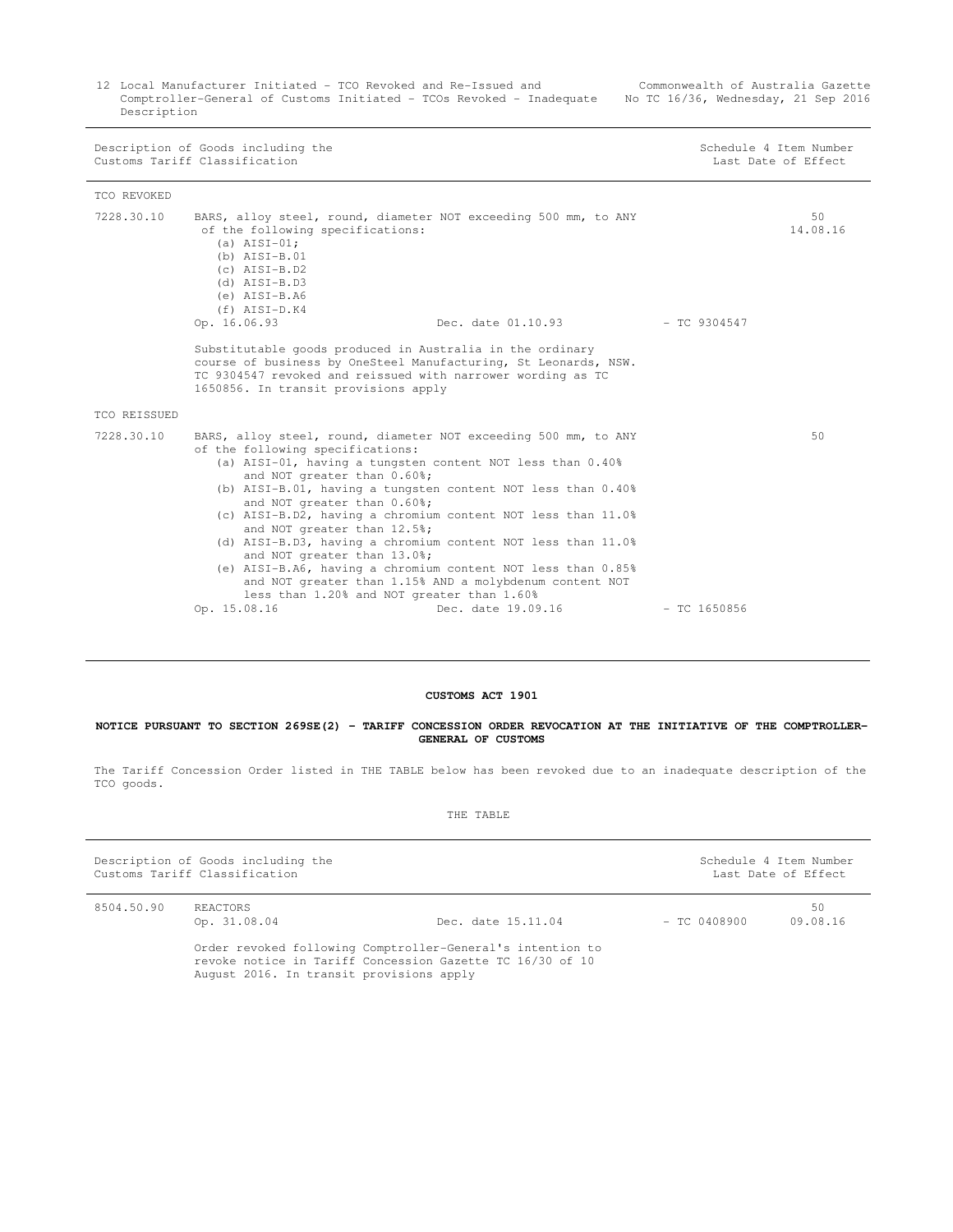No TC 16/36, Wednesday, 21 Sep 2016

<span id="page-12-0"></span>COMMERCIAL TARIFF CONCESSION ORDER (CTCO) & TARIFF CONCESSION ORDERS (TCOs) NOT USED IN THE PREVIOUS 2 YEARS

 The Comptroller-General of Customs is satisfied that the CTCO and TCOs listed in the table below are no longer required because, in the 2 years preceding the day of this notice, they have not been quoted in an import declaration to secure a concessional rate of duty.

 From Thursday, 20 October 2016, it is intended to take action to revoke these Orders under subsection 269SD (1A) of the Customs Act 1901. In accordance with subsection 269SG(2) of the Customs Act 1901, in transit provisions shall apply. If revoked, the expected date of effect will be 19 October 2016.

 Interested parties are invited to provide, by close of business, Wednesday 19 October 2016, written reasons why an Order should NOT be revoked.

Please advise if any of the Orders listed below have been quoted on an import declaration.

 If a request is made to retain an Order used for the granting of a Determination, please specify the Determination and the linked Item number to enable mapping to the Order and its scope.

Contact: Email tarcon@border.gov.au, or phone 02 6229 3567.

#### THE TABLE

\_\_\_\_\_\_\_\_\_\_\_\_\_\_\_\_\_\_\_\_\_\_\_\_\_\_\_\_\_\_\_\_\_\_\_\_\_\_\_\_\_\_\_\_\_\_\_\_\_\_\_\_\_\_\_\_\_\_\_\_\_\_\_\_\_\_\_\_\_\_\_\_\_\_\_\_\_\_\_\_\_\_\_\_\_\_\_\_\_\_\_\_\_\_\_\_\_\_\_\_\_\_\_\_\_\_\_\_\_\_

| Tariff<br>Classification | Description                                                                                                                                                        |                                                                                     | Concession Number |  |
|--------------------------|--------------------------------------------------------------------------------------------------------------------------------------------------------------------|-------------------------------------------------------------------------------------|-------------------|--|
| 6302.93.00               | SETS, TRAVEL, consisting of ALL of the following:<br>(a) make-up pads;<br>(b) facial wipes;<br>(c) hand lotions;<br>(d) cotton tips;<br>(e) exfoliating gloves     |                                                                                     |                   |  |
|                          | Op. 04.01.11                                                                                                                                                       | Dec. date 28.03.11                                                                  | $-$ TC 1100243    |  |
| 6306.90.00               | LINERS, SLEEPING BAG, thermal, hooded<br>Op. 01.01.12                                                                                                              | Dec. date 11.01.12                                                                  | - TC 1200804      |  |
| 6307.90.10               | COATS, SHEEP<br>Op. 16.05.03                                                                                                                                       | Dec. date 25.07.03                                                                  | $-$ TC 0305842    |  |
| 6307.90.40               | SCRUBBING PADS comprising a non woven, non abrasive, nylon pad of<br>dimensions 150 mm x 95 mm x 22 mm $+/-$ 15% attached to a rigid<br>plastic backing and handle |                                                                                     |                   |  |
|                          | Op. 02.12.93                                                                                                                                                       | Dec. date 15.03.94                                                                  | $-$ TC 9400301    |  |
| 6307.90.99               | GAUZE, BALL, surgical, being x-ray detectable<br>Op. 19.12.06                                                                                                      | Dec. date 09.03.07                                                                  | - TC 0619977      |  |
| 6307.90.99               | polyester, having ALL of the following:<br>(a) length NOT greater than 265 mm;<br>(b) width NOT greater than 220 mm;<br>(c) carry bag<br>Op. 25.11.11              | SHEETS, consisting of NOT less than 50% cotton with remainder<br>Dec. date 13.02.12 | - TC 1139265      |  |
| 6307.90.99               | BAGS, clothes peq, having ALL of the following:<br>(a) textile bag length NOT exceeding 30 cm;<br>(c) wire hanging frame<br>Op. 23.10.97                           | (b) bag width NOT greater than 24 cm at the base;<br>Dec. date 09.01.98             | $-$ TC 9610670    |  |
| 6307.90.99               | CHEESE LINING MATERIAL, woven cotton, tubular<br>Op. 12.06.98                                                                                                      | Dec. date 21.08.98                                                                  | $-$ TC 9805046    |  |
| 6402.19.00               | having spikes moulded or attached to the sole<br>Op. 09.09.11                                                                                                      | CRICKET SHOES, synthetic leather upper, rubber outer sole,<br>Dec. date 05.12.11    | $-$ TC 1130844    |  |
| 6806.90.90               | cavities and polyurethane                                                                                                                                          | TILES, SOUND ABSORBING, consisting of granulated minerals, air                      |                   |  |
|                          | Op. 10.07.09                                                                                                                                                       | Dec. date 25.09.09                                                                  | $-$ TC 0924324    |  |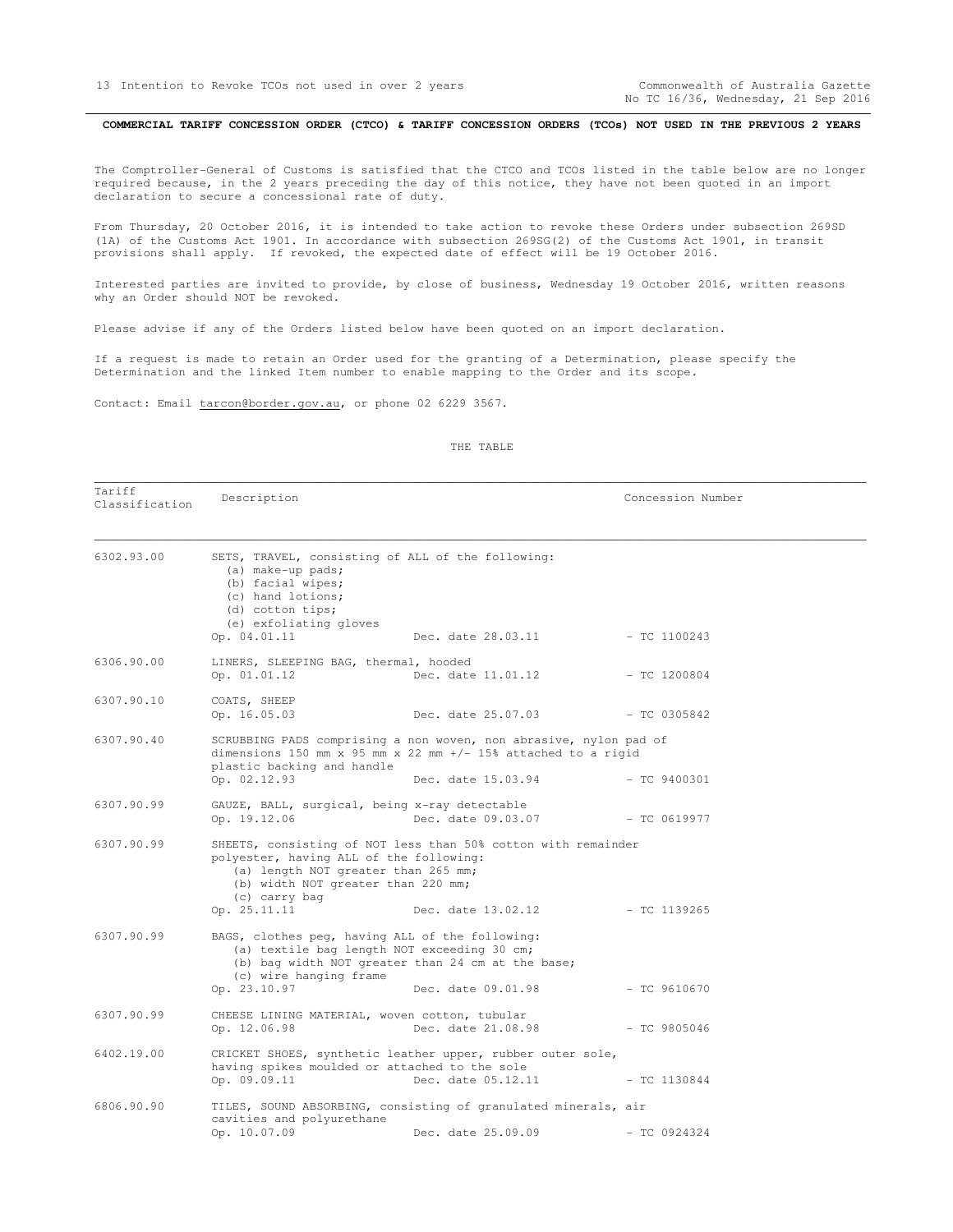| 6902.10.00 | SNORKELS, VACUUM DEGASSER, REFRACTORY<br>Op. 05.08.05                                                                                                                                                                                                 | Dec. date 21.10.05                                                                                                                                                                                                                                                 | $-$ TC 0510289 |
|------------|-------------------------------------------------------------------------------------------------------------------------------------------------------------------------------------------------------------------------------------------------------|--------------------------------------------------------------------------------------------------------------------------------------------------------------------------------------------------------------------------------------------------------------------|----------------|
| 6902.90.00 | TUYERE ZONE OR LOWER STACK ZONE OR HOT FACE LINING,<br>having ALL of the following:<br>(c) apparent porosity NOT greater than 22%;<br>(d) cold crushing strength NOT less than 90 N/mm2;<br>Celsius<br>Op. 07.01.11                                   | REFRACTORY BRICKS AND SHAPES, BLAST FURNACE BOSH ZONE OR<br>(a) silicon carbide (SiC) content NOT less than 65%;<br>(b) bulk density NOT less than 2 400 kg per cubic metre;<br>(e) thermal conductivity NOT less than 13 W/mK at 20 degrees<br>Dec. date 04.04.11 | $-$ TC 1100793 |
| 6903.10.00 | REFRACTORY GOODS, FIRED, being ANY of the following:<br>(a) casting cones;<br>(b) nozzles;<br>(c) stoppers;<br>(d) protection tubes;<br>$(e)$ seats;<br>$(f)$ shrouds;<br>(g) starter tubes;<br>(h) sensor covers;<br>(i) entry rings<br>Op. 18.01.01 | Dec. date 30.03.01                                                                                                                                                                                                                                                 | $-$ TC 0100545 |
| 6903.90    | setters<br>Op. 14.01.91                                                                                                                                                                                                                               | KILN FURNITURE, being recrystalised silicon carbide beams and<br>Dec. date 07.01.92                                                                                                                                                                                | - TC 9109130   |
| 6912.00.00 | SETS, PIZZA MAKING, including ALL of the following:<br>(a) ceramic pizza stones;<br>(b) wire pizza stacker;<br>(c) pizza cutter;<br>(d) wooden pizza paddle<br>Op. 18.06.12                                                                           | Dec. date 12.09.12                                                                                                                                                                                                                                                 | - TC 1220574   |
| 6914.90.00 | LAUNDRY BALLS, plastic, incorporating ceramic pellets<br>Op. 30.04.09                                                                                                                                                                                 | Dec. date 17.07.09                                                                                                                                                                                                                                                 | $-$ TC 0914307 |
| 7007.11.90 | (a) stainless steel frames;<br>(b) toughened glass panes;<br>(c) ceramic band fittings<br>Op. 20.11.08                                                                                                                                                | DOORS AND/OR WINDOWS, MOTOR VESSEL, having ALL of the following:<br>Dec. date 27.02.09                                                                                                                                                                             | $-$ TC 0840469 |
| 7013.42.00 | INFUSERS, COFFEE, having BOTH of the following:<br>(a) borosilicate glass jar or container;<br>(b) hand plunger filter or strainer<br>Op. 01.01.07                                                                                                    | Dec. date 14.11.06                                                                                                                                                                                                                                                 | $-$ TC 0614190 |
| 7013.49.00 | (a) ice bucket;<br>(b) two or more liquor glasses;<br>(c) gift box depicting the liquor set<br>Op. 01.01.07                                                                                                                                           | LIQUOR SETS, gift boxed, comprising ALL of the following:<br>Dec. date 14.11.06                                                                                                                                                                                    | $-$ TC 0614194 |
| 7410.21.00 | excess of 129 degrees C<br>Op. 24.02.97                                                                                                                                                                                                               | LAMINATES, COPPER CLAD, copper thickness (excluding any backing)<br>NOT exceeding 0.15 mm, having maximum operating temperatures in<br>Dec. date 09.05.97                                                                                                          | $-$ TC 9701624 |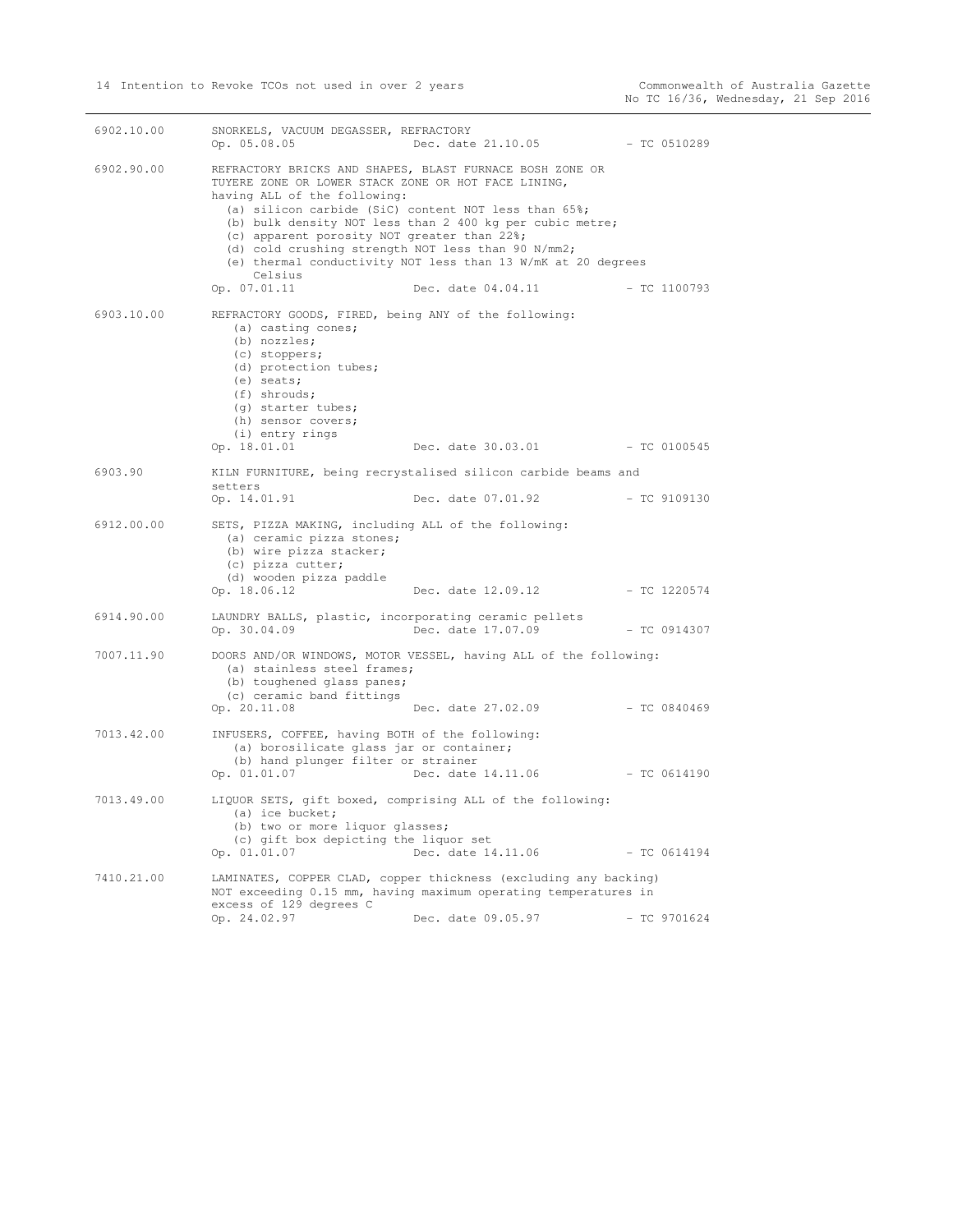| 7412.10.00 | following:<br>(a) inclined outlets;<br>(b) gutter outlets;<br>(c) hoppers;<br>(d) downpipe connectors;<br>(e) downpipe reduction;<br>$(f)$ elbows;<br>$(q)$ s-curves;<br>(h) hinged outlets;<br>(i) downpipe angles;<br>(j) downpipe junctions;<br>(k) rainwater pipe flaps;<br>(1) sliding collars;<br>(m) ventilation caps<br>including sets of 2 or more of the above<br>Op. 14.10.08 | FITTINGS, ROOF DRAINAGE, refined copper, being ANY of the<br>Dec. date 14.01.09 - TC 0835295                                                                                                                       |                |
|------------|------------------------------------------------------------------------------------------------------------------------------------------------------------------------------------------------------------------------------------------------------------------------------------------------------------------------------------------------------------------------------------------|--------------------------------------------------------------------------------------------------------------------------------------------------------------------------------------------------------------------|----------------|
| 7419.99.00 | exceeding 1.7 kg<br>Op. 01.01.07                                                                                                                                                                                                                                                                                                                                                         | STOVES, oil or spirit, single burner type, having a weight NOT<br>Dec. date 13.11.06                                                                                                                               | - TC 0614226   |
| 7419.99.00 | PARTS, SPIRIT STOVE, being ANY of the following:<br>(a) single burners, weight NOT exceeding 300 g;<br>(b) screw caps;<br>(c) simmer rings<br>Op. 01.01.07                                                                                                                                                                                                                               | Dec. date 13.11.06                                                                                                                                                                                                 | $- TC 0614227$ |
| 7419.99.00 | following:<br>(a) gutter connectors;<br>(b) stop ends;<br>(c) qutter sieves;<br>(d) continuous bead;<br>(e) pipe covers;<br>(f) pipe brackets;<br>(q) wall holders<br>including sets of 2 or more of the above<br>Op. 14.10.08                                                                                                                                                           | FITTINGS, ROOF DRAINAGE, refined copper, being ANY of the<br>Dec. date 14.01.09                                                                                                                                    | $- TC 0835296$ |
| 7419.99.00 | following:<br>4 mm<br>Op. 07.03.13                                                                                                                                                                                                                                                                                                                                                       | WOVEN METAL FABRIC, whether OR not in rolls, having BOTH of the<br>(a) bronze rods, having a diameter NOT greater than 8 mm;<br>(b) stainless steel rope, having a diameter NOT greater than<br>Dec. date 27.05.13 | $-$ TC 1308540 |
| 8203.20.00 | Op. 17.01.94                                                                                                                                                                                                                                                                                                                                                                             | PLIERS, long nose, carbon steel, having a length of 150 mm<br>Dec. date 22.04.94                                                                                                                                   | $-$ TC 9401348 |
| 8205.51.00 | handle<br>Op. 14.05.03                                                                                                                                                                                                                                                                                                                                                                   | SHARPENERS, KNIFE AND HAND TOOL, having concave composite steel<br>blade with two sharpening edges bonded into an aluminium<br>Dec. date 01.08.03                                                                  | $-TC$ 0305685  |
| 8205.59.00 | NOT including the following:<br>(a) accessories;<br>(b) tool boxes<br>Op. 03.05.94                                                                                                                                                                                                                                                                                                       | TOOLS, fastening, explosive charge operated with disc magazine, but<br>Dec. date 05.08.94                                                                                                                          | $- TC 9404498$ |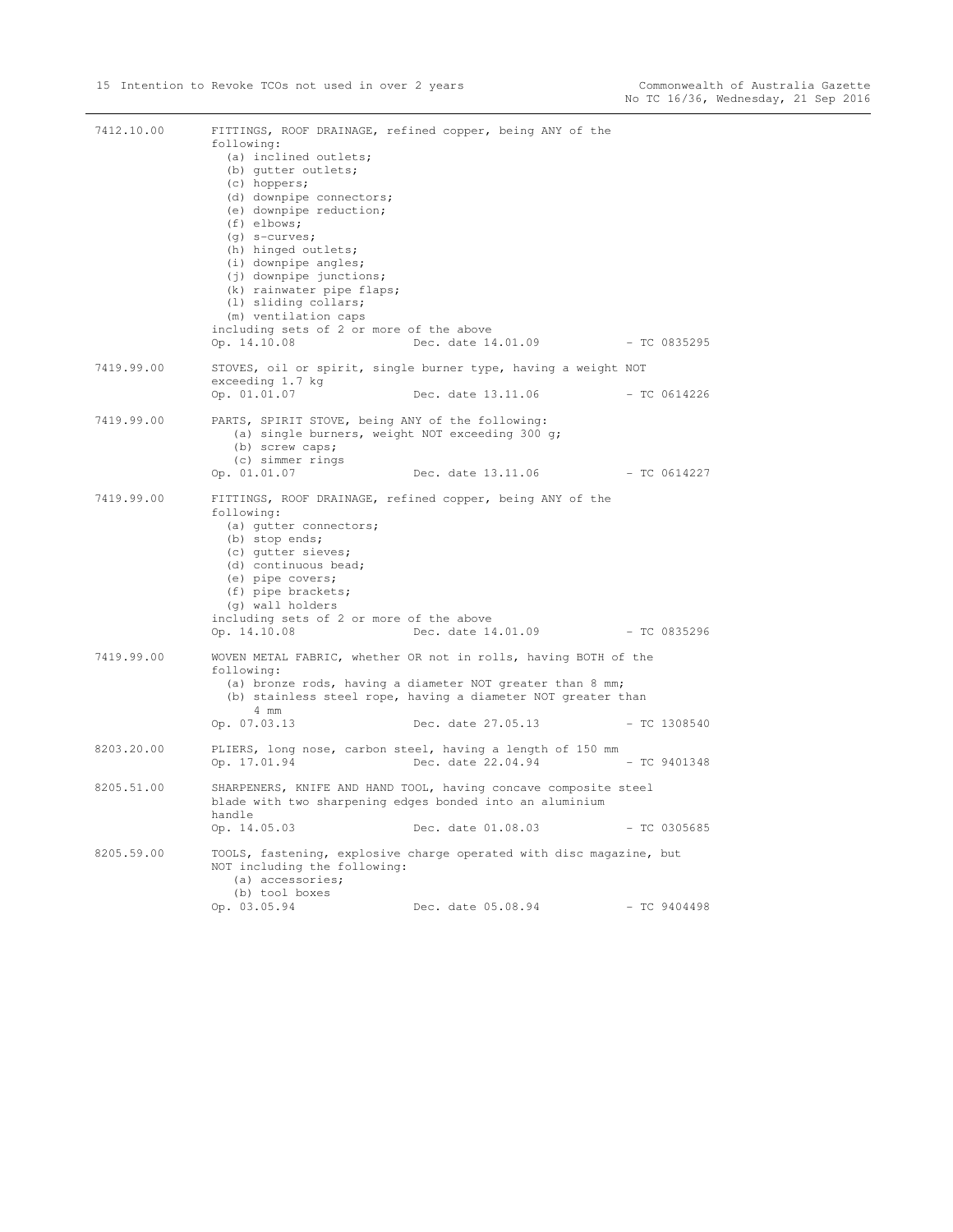### **CUSTOMS ACT 1901 - NOTIFICATION OF REQUEST FOR REVIEW OF AN APPLICATION DECISIONS**

 A request has been received for review by Immigration and Border Protection of the decision made on the application for the Tariff Concession Order for goods described in the following TABLE.

| Description of Goods including the |                                                                                                                                                                     | Schedule 4 Item Number       |                | Initial  |
|------------------------------------|---------------------------------------------------------------------------------------------------------------------------------------------------------------------|------------------------------|----------------|----------|
| Customs Tariff Classification      |                                                                                                                                                                     | Date of Lodgement of Request |                | Decision |
|                                    | 3920.20.00 FILM, PRINTING, polypropylene, multi-layered, having<br>shrinkage in the machine direction NOT less than 10% and<br>NOT greater than 19%<br>Op. 02.03.16 | $-$ TC 1608743               | 50<br>14.09.16 | REFUSE   |